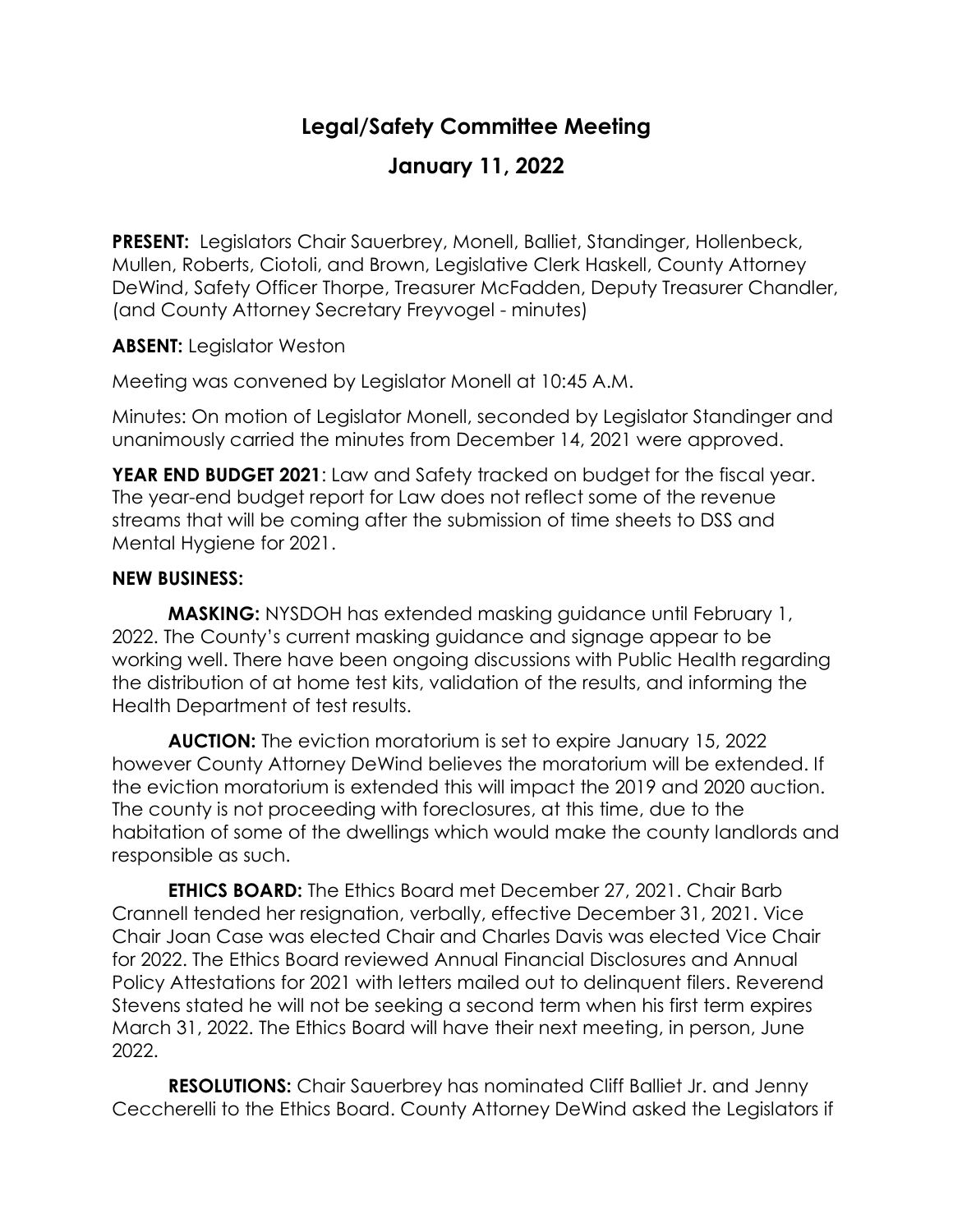they would like to re-discuss the Redistricting local law to which all legislators denied they would. The County is on track for the new districts to be up and running before November elections. Many local counties are in the preliminary stages of redistricting whereas Tioga is ready to implement the changes thanks to the hard work of the Redistricting Committee.

**COUNTY INSURANCE RENEWAL POLICY:** The official 2022 invoice, from Smith Brothers, arrived at a cost of four hundred and sixty thousand one hundred seventeen dollars and fifteen cents (\$460,117.15). This is an approximate increase of six percent (6%). The largest premium increases were for Law Enforcement, a ten thousand dollar (\$10,000) increase, and a ten thousand dollar (\$10,000) increase for flood insurance for 56 Main Street. Law Enforcement premiums have increased exponentially across the country due to an uptick in claims. County Attorney DeWind is researching the increase of flood insurance for 56 Main Street. Legislator Ciotoli asked if anything had changed to cause the increase. County Attorney DeWind replied NYMIR had increased the policy by twenty five percent (25%) over a four (4) year period but that period had past.

**CLAIMS AND LITIGATION:** The Perdue Pharma Opiate jury had returned a verdict in favor of Suffolk and New York State Counties. It is too early to know if or what the payout to Tioga County will be. It is possible the state will disburse these funds through grants to the counties. The Federal case is still proceeding.

**MEETING AND TRAININGS:** County Attorney DeWind has participated in the following meetings: Youth Assessment Team, Executive Policy, Child Advocacy Center, Leaders, Public Health, Redistricting, and Radio Tower Project. The Radio Tower Project is proceeding with work being completed on the proposed contract and grant funding.

**SAFETY:** County Attorney DeWind introduced Safety Officer Thorpe to the new legislators and spoke about the projects and better management of events Safety Officer Thorpe is able to handle now that she is full time. Safety Officer Thorpe has been working with the departments to address and ensure safety policies are being followed to mitigate liability for the county. There have been no new workplace violence claims to report. Safety Officer Thorpe has started revamping policy in regards to ADA, Language Line, Title VI, and driver training. NYMIR offers a one (1) hour, free, driver safety course which is being considered as an option to replace the costly six (6) hour course the county currently pays for. Legislator Ciotoli asked if the county receives a reduction in their premium for having employees take this course. County Attorney DeWind stated the county does not receive a discount however the employee does receive a discount with their personal auto insurance. Another reason to consider the change to NYMIR's course is employees are currently unable to mitigate personal traffic violations due to already completing the six (6) hour driver